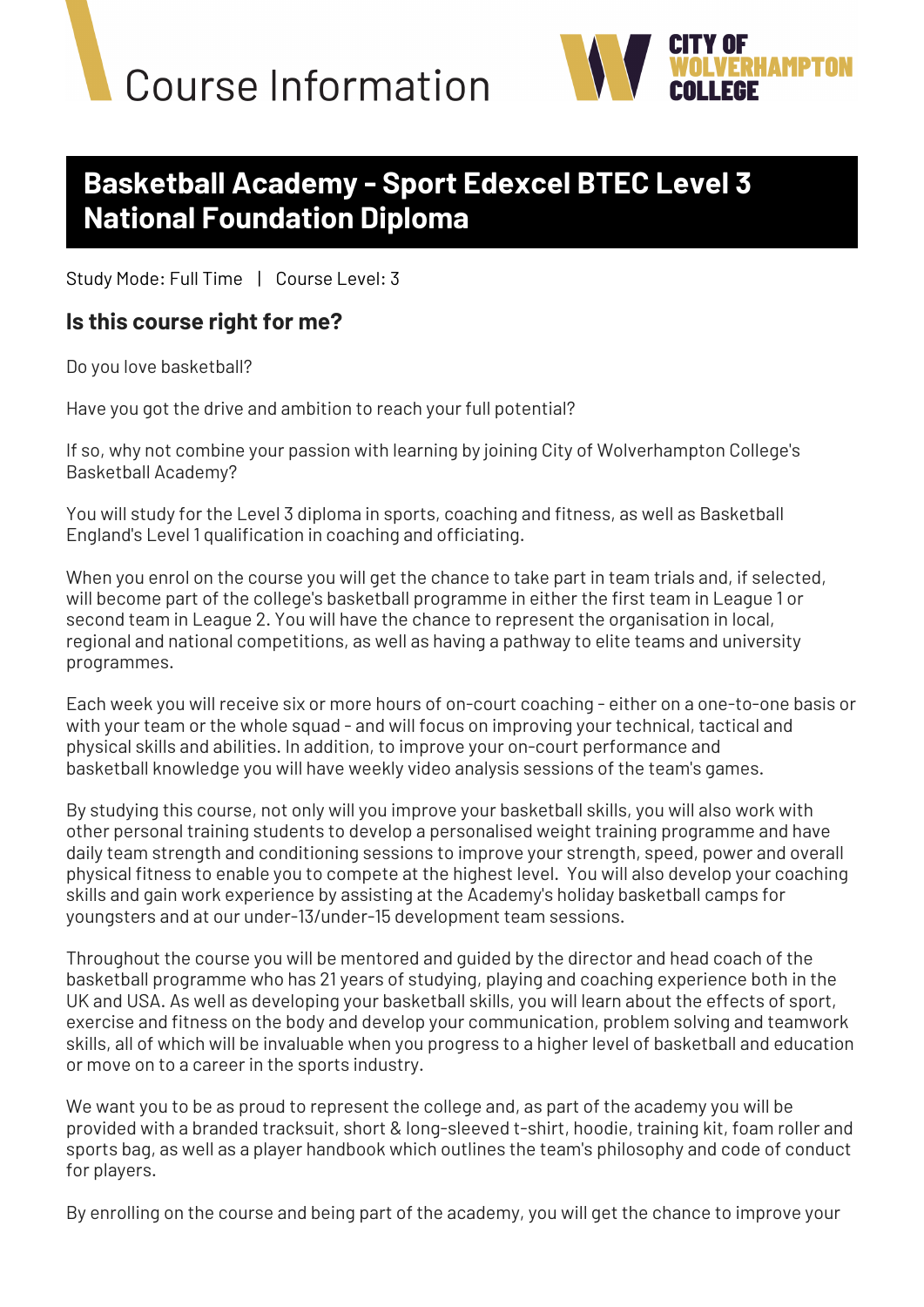English and maths skills - activities include:

- Honing your speaking and listening skills by planning, delivering coaching sessions and giving and discussing feedback on yours and other sessions.
- Reading the latest sports journals on coaching/fitness to help you find and define your coaching style as well as research exciting new drills and practice plans to use in your practical-based sessions.
- Getting to grips with numbers by working with your team mates on stats of their performance, both in training and games
- Learning about space, shape and dimensions of the court to understand the space needed for teaching different drills in your coaching sessions
- Interpreting data by analysing and using fitness results to design appropriate fitness training programmes.
- Doing research for course modules and completing in depth written assignments

We want you to take your studies as seriously as you take basketball - if you are selected for the academy and make the team you will be held to a high standard of excellence and with hard work and perseverance you will be guided to be the best that you can be as a, student, player, team mate and coach, as well as member of the academy and the local community.

# [Book your place on the trials today!](https://forms.office.com/Pages/ResponsePage.aspx?id=MGiE95mlWECLAJ2oTSWGmiDl--tSiJBGopnaLlm-KrlUM01FWDMyMjNLSlNWM0FONTNZWTZHS0s4NC4u)

#### **Entry Requirements**

To access this course you are required to have:

- Five GCSEs at grade C / 4-5 or above including English, and ideally maths, PE and science OR
- Level 2 Diploma in Sport (Merit)
- Satisfactory police declarations, DBS check and references
- Interview with a member of the college's admissions team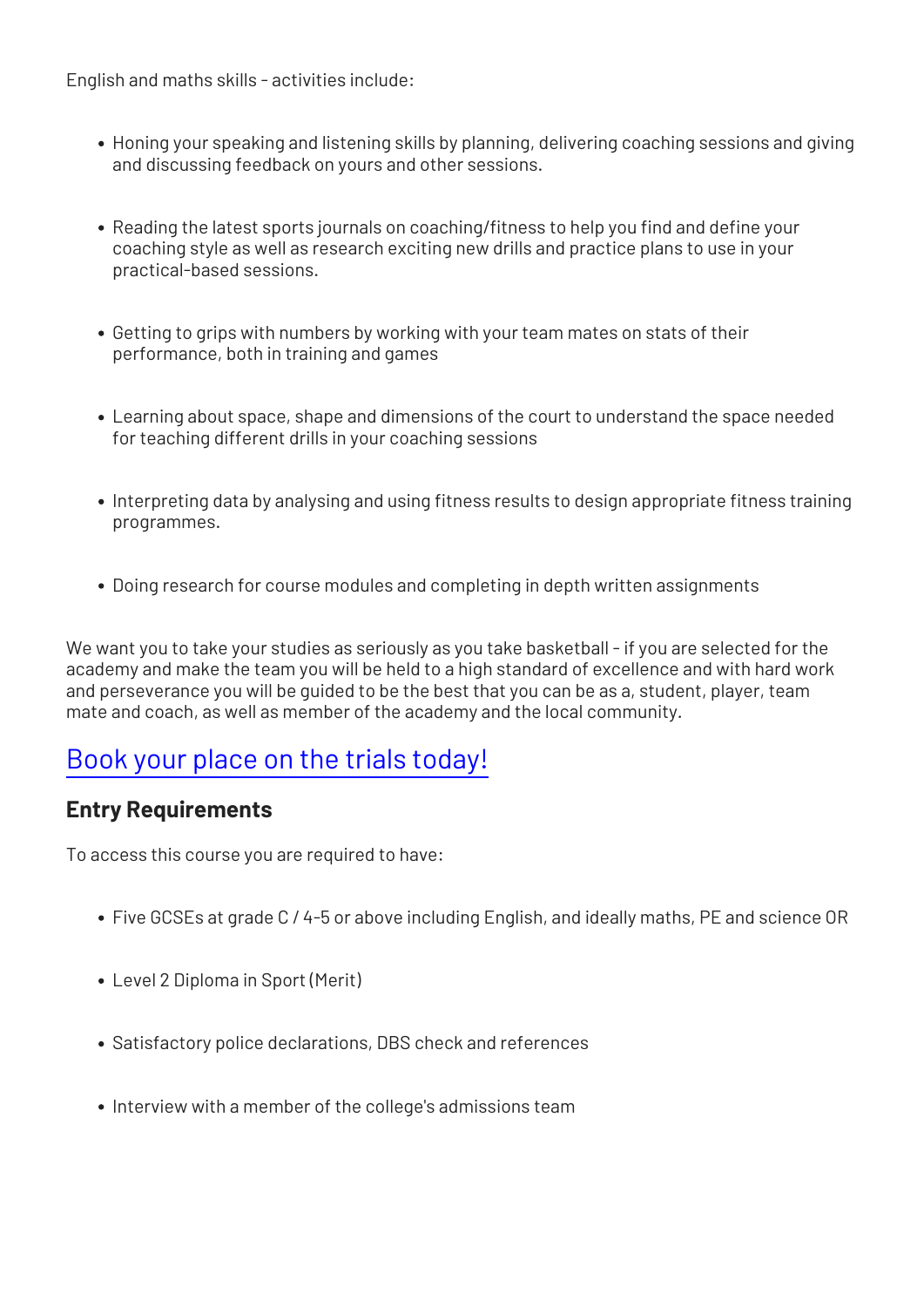### **What will I learn?**

During this course you will study the following modules:

- Anatomy and physiology
- Fitness training and programming for health, sport and wellbeing
- Professional development in the sports industry
- Sports leadership
- Application of fitness testing
- Sports psychology
- Practical sports performance

### **What skills will I gain?**

By studying this course you will:

- Develop your understanding of key anatomical structures & functions
- Learn how to develop training programmes for specific groups
- Develop your confidence in dealing with work-related issues
- Understand how to apply your skills to areas of the industry
- Improve your knowledge and understanding of key training principles
- Gain valuable team working and communication skills by taking part in events such as the college Olympics
- Improve your maths and English skills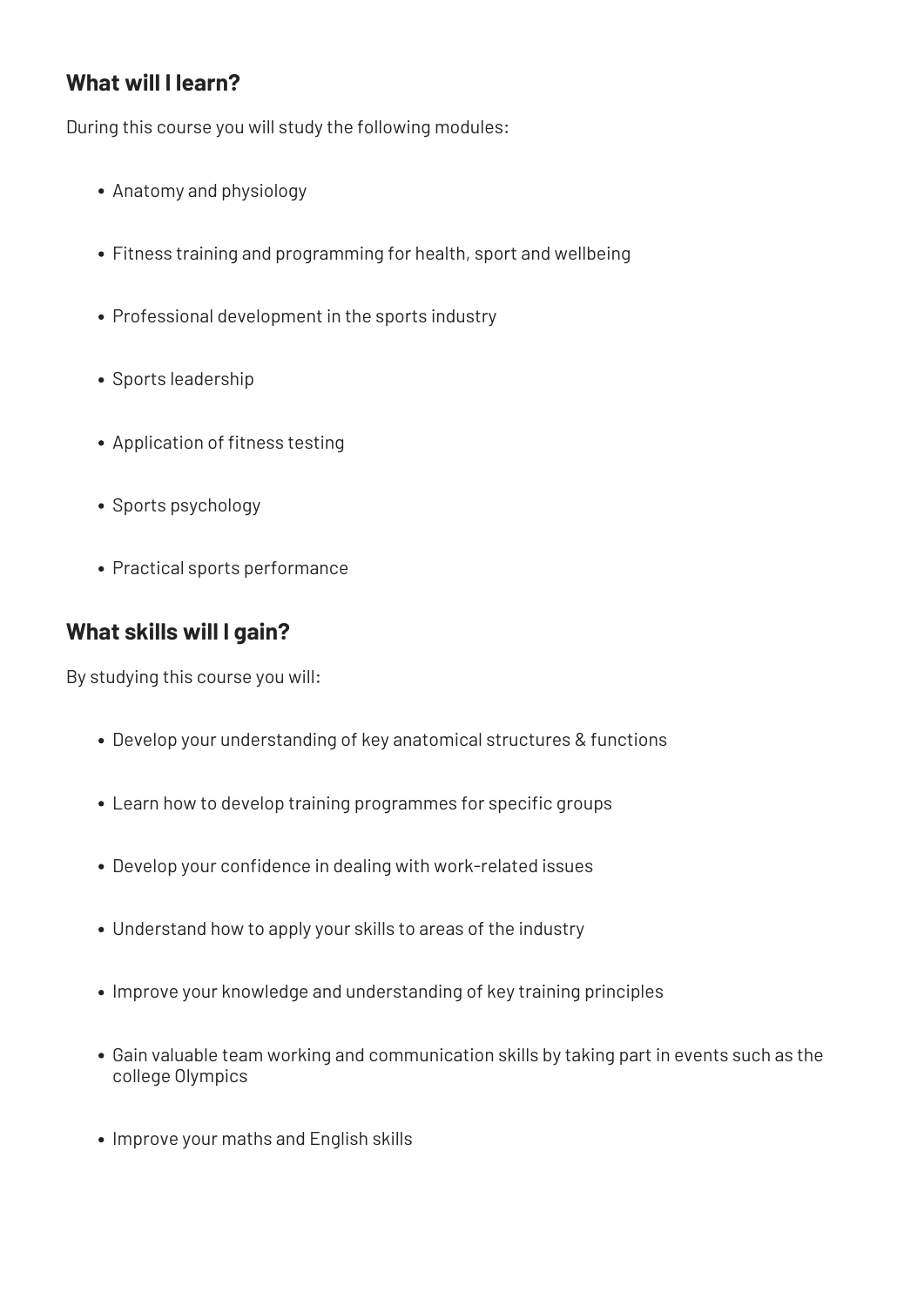#### **How will I be assessed?**

Throughout the course you will be assessed in the followng ways:

- Assignments
- Time-constrained assessments
- Individual and group presentations
- Case studies
- Role-play
- Questions and answers
- Producing display materials

## **What can I do next?**

Successful completion of the course will enable you to progress to:

- An HNC or HND in sport
- Apply to university to study for a sports-realted qualification
- Pursue a carrer in the sports industry

### **Why study with us?**

We have outstanding success rates on our sports courses and excellent feedback from students, many of whom have gone on to become sports coaches, personal trainers, sports development officers and teachers. 

You will train and play on our home court in our modern Community Sport Centre and, to enhance your learning, will get to visit  British basketball league teams and watch games, attend open days & skills sessions at university basketball programmes, visit leading fitness centres, fitness events across the West Midlands, employer roadshows and Active College events, as well as hear from guest speakers about their careers in the industry, including elite and professional basketball coaches & players and lecturers at leading sports universities.

### **Delivery**

**Location:** Wellington Road Campus **Start Date:** 05/09/2022